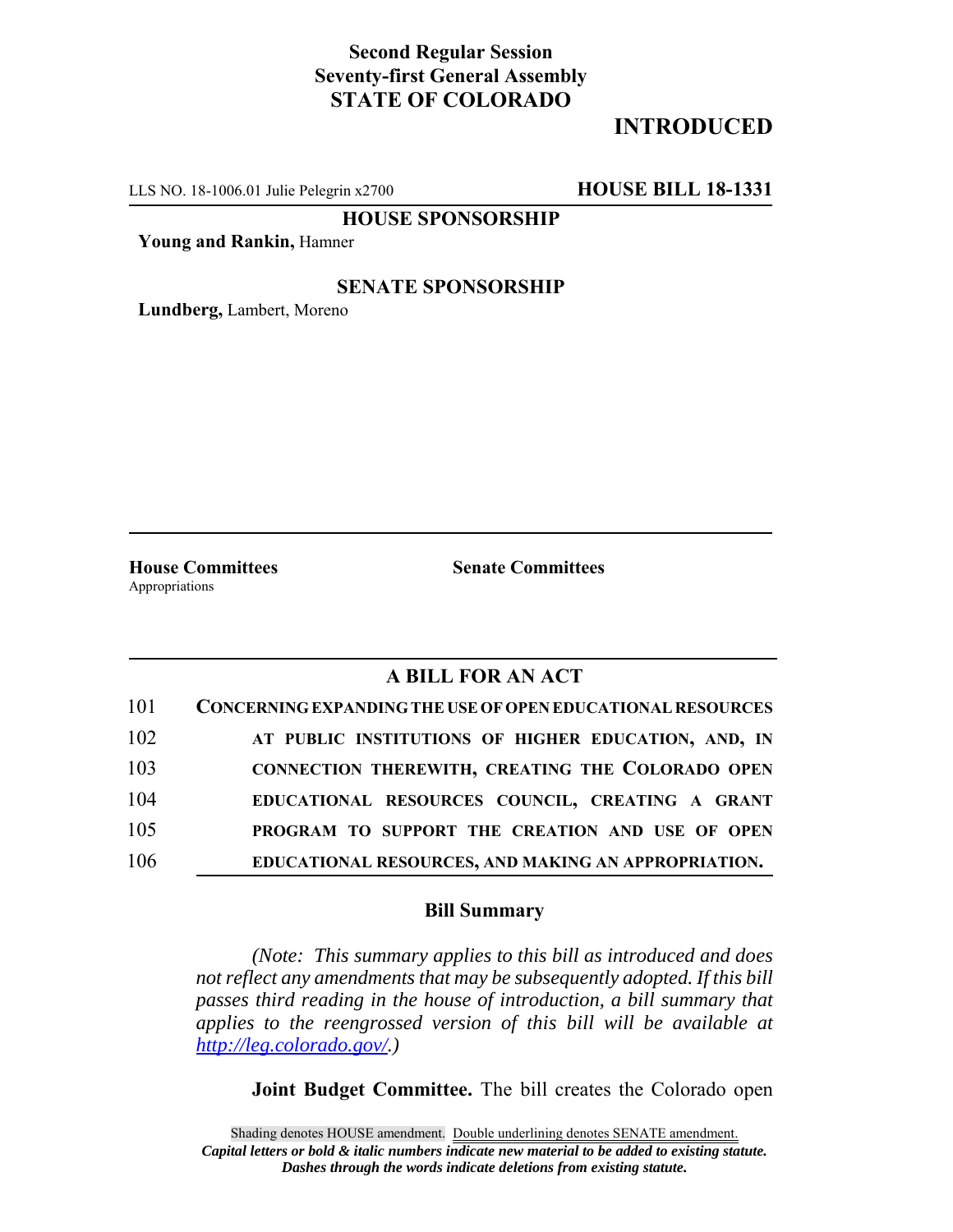educational resources council (council) in the department of higher education (department). The council includes persons appointed by the executive director of the department from public institutions of higher education, including a student; the executive director of the department; the commissioner of education; and the state librarian.

The council is directed to:

- ! Recommend to the Colorado commission on higher education (commission) statewide policies for promoting the adaptation, creation, and use of open educational resources at public institutions of higher education across the state;
- ! Facilitate professional development and the sharing of knowledge regarding open educational resources for public institutions of higher education, faculty, staff, and students;
- ! Implement the open educational resources grant program (grant program) created in the bill; and
- ! Submit to the commission, the joint budget committee, and the education committees of the general assembly an annual report concerning the use of open educational resources in public institutions of higher education across the state.

The bill creates the grant program to provide grants to public institutions of higher education to develop the use of open educational resources at the institutions and grants to faculty and staff, individually or in groups, to create and adapt open educational resources. Each grant recipient must submit information to the council concerning its use of the grant and the effectiveness of the open educational resources initiative funded by the grant. The council must include a summary of the information received in the annual report.

The council and the grant program are repealed, effective November 1, 2021.

The bill directs the commission to adopt guidelines requiring public institutions of higher education, beginning in the fall of 2021, to inform students concerning those courses that use open educational resources.

3 23 as follows:

## 4 **ARTICLE 4.5**

## 5 **Open Educational Resources**

<sup>1</sup> *Be it enacted by the General Assembly of the State of Colorado:*

<sup>2</sup> **SECTION 1.** In Colorado Revised Statutes, **add** article 4.5 to title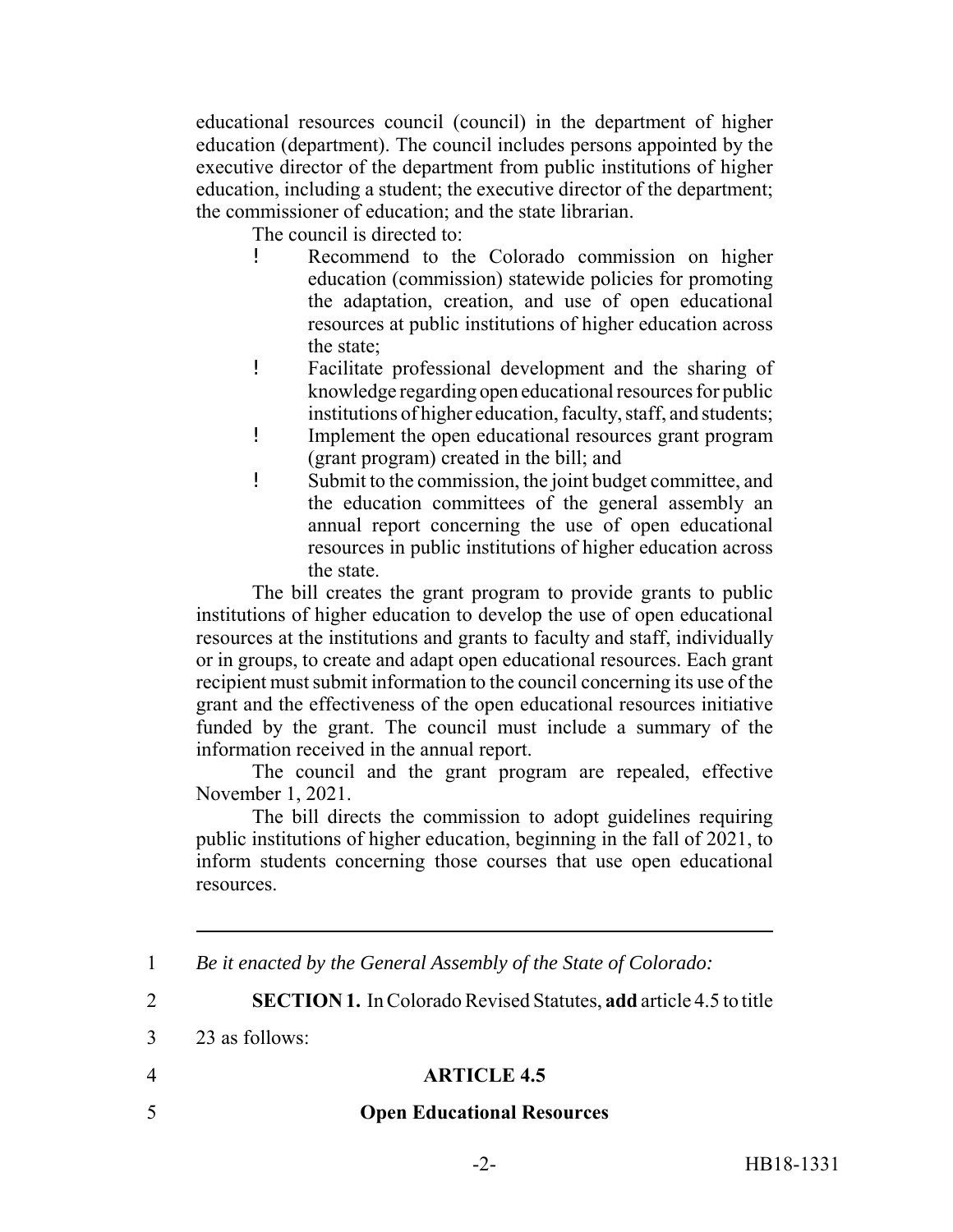**23-4.5-101. Legislative declaration.** (1) THE GENERAL ASSEMBLY FINDS THAT:

 (a) STUDENT EXPENDITURES ON TEXTBOOKS AND OTHER EDUCATIONAL MATERIALS REPRESENT A SIGNIFICANT PORTION OF STUDENT EDUCATIONAL COSTS, ADDING UP TO, ON AVERAGE, AN ADDITIONAL TWENTY-TWO PERCENT ABOVE THE COST OF TUITION AND FEES FOR A FIRST-YEAR COMMUNITY COLLEGE STUDENT. RESEARCH CONCERNING THE USE OF OPEN EDUCATIONAL RESOURCES INDICATES THE USE OF THESE RESOURCES RESULTS IN SIGNIFICANT SAVINGS FOR STUDENTS.

 (b) RESEARCH ALSO INDICATES THAT, BECAUSE OF THE COST OF TEXTBOOKS AND OTHER MATERIALS, STUDENTS OFTEN DO NOT BUY TEXTBOOKS OR COURSE MATERIALS, RESULTING IN POOR ACADEMIC PERFORMANCE, INCLUDING FAILING COURSE GRADES. OTHER STUDIES INDICATE THAT STUDENTS TAKE FEWER COURSES OR DROP COURSES BECAUSE OF THE COST OF TEXTBOOKS AND MATERIALS, EXTENDING THE TIME TO GRADUATION.

 (c) SEVERAL INSTITUTIONS OF HIGHER EDUCATION ACROSS THE COUNTRY HAVE BEGUN PARTICIPATING IN OPEN EDUCATIONAL RESOURCES CONSORTIA THAT MAKE TEXTBOOKS, COURSE ACTIVITIES, AND READINGS AVAILABLE TO STUDENTS ONLINE FOR NO COST, RESULTING IN SIGNIFICANT STUDENT SAVINGS. STATES AND INSTITUTIONS ARE ALSO BEGINNING TO OFFER ENTIRE COURSES, SECTIONS, AND EVEN DEGREES THAT ARE BRANDED AS HAVING ZERO TEXTBOOK COSTS.

25 (2) THE GENERAL ASSEMBLY FINDS, THEREFORE, THAT IT IS APPROPRIATE TO ESTABLISH THE COLORADO OPEN EDUCATIONAL RESOURCES COUNCIL TO RECOMMEND STATEWIDE POLICIES CONCERNING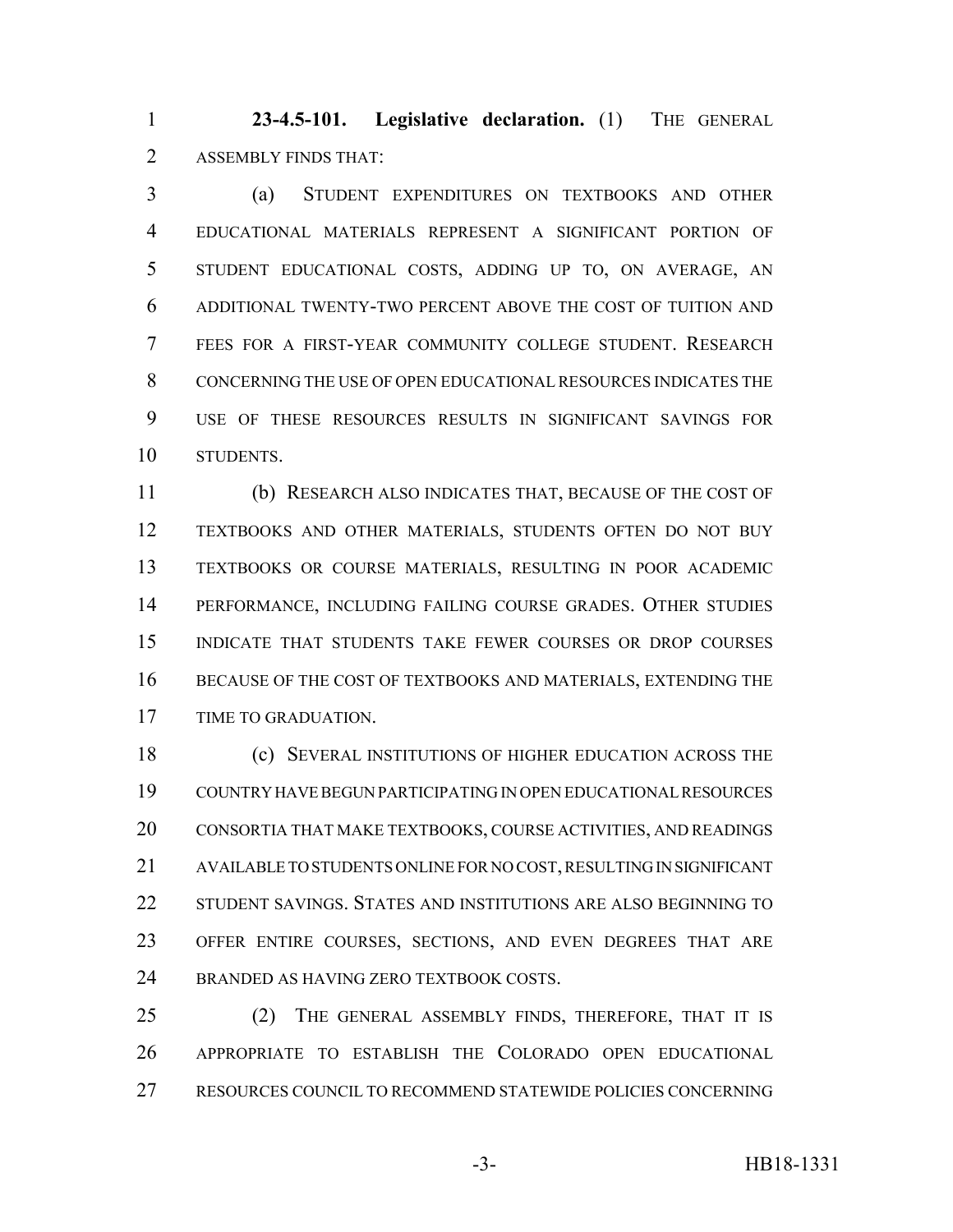PROMOTING THE USE OF OPEN EDUCATIONAL RESOURCES, FACILITATE KNOWLEDGE SHARING AND PROFESSIONAL DEVELOPMENT TO INCREASE AND SUPPORT THE STATEWIDE USE OF OPEN EDUCATIONAL RESOURCES, AND IMPLEMENT A STATEWIDE GRANT PROGRAM FOR PUBLIC INSTITUTIONS OF HIGHER EDUCATION, FACULTY, AND STAFF TO CREATE AND EXPAND THE USE OF OPEN EDUCATIONAL RESOURCES.

 **23-4.5-102. Definitions.** AS USED IN THIS ARTICLE 4.5, UNLESS 8 THE CONTEXT OTHERWISE REQUIRES:

 (1) "COMMISSION" MEANS THE COLORADO COMMISSION ON 10 HIGHER EDUCATION CREATED IN SECTION 23-1-102.

 (2) "COUNCIL" MEANS THE COLORADO OPEN EDUCATIONAL RESOURCES COUNCIL CREATED IN SECTION 23-4.5-103.

 (3) "DEPARTMENT" MEANS THE DEPARTMENT OF HIGHER EDUCATION CREATED IN SECTION 24-1-114.

 (4) "EXECUTIVE DIRECTOR" MEANS THE EXECUTIVE DIRECTOR OF 16 THE DEPARTMENT OF HIGHER EDUCATION.

 (5) "GRANT PROGRAM" MEANS THE OPEN EDUCATIONAL RESOURCES GRANT PROGRAM CREATED IN SECTION 23-4.5-104.

 (6) "OPEN EDUCATIONAL RESOURCES" MEANS HIGH-QUALITY TEACHING, LEARNING, AND RESEARCH RESOURCES THAT RESIDE IN THE PUBLIC DOMAIN OR HAVE BEEN RELEASED UNDER AN INTELLECTUAL PROPERTY LICENSE THAT PERMITS FREE USE OR REPURPOSING BY OTHERS AND MAY INCLUDE OTHER RESOURCES THAT ARE LEGALLY AVAILABLE AND AVAILABLE TO STUDENTS FOR FREE OR VERY LOW COST. OPEN EDUCATIONAL RESOURCES MAY INCLUDE FULL COURSES, COURSE MATERIALS, MODULES, TEXTBOOKS, FACULTY-CREATED CONTENT, STREAMING VIDEOS, EXAMS, SOFTWARE, AND OTHER TOOLS, MATERIALS,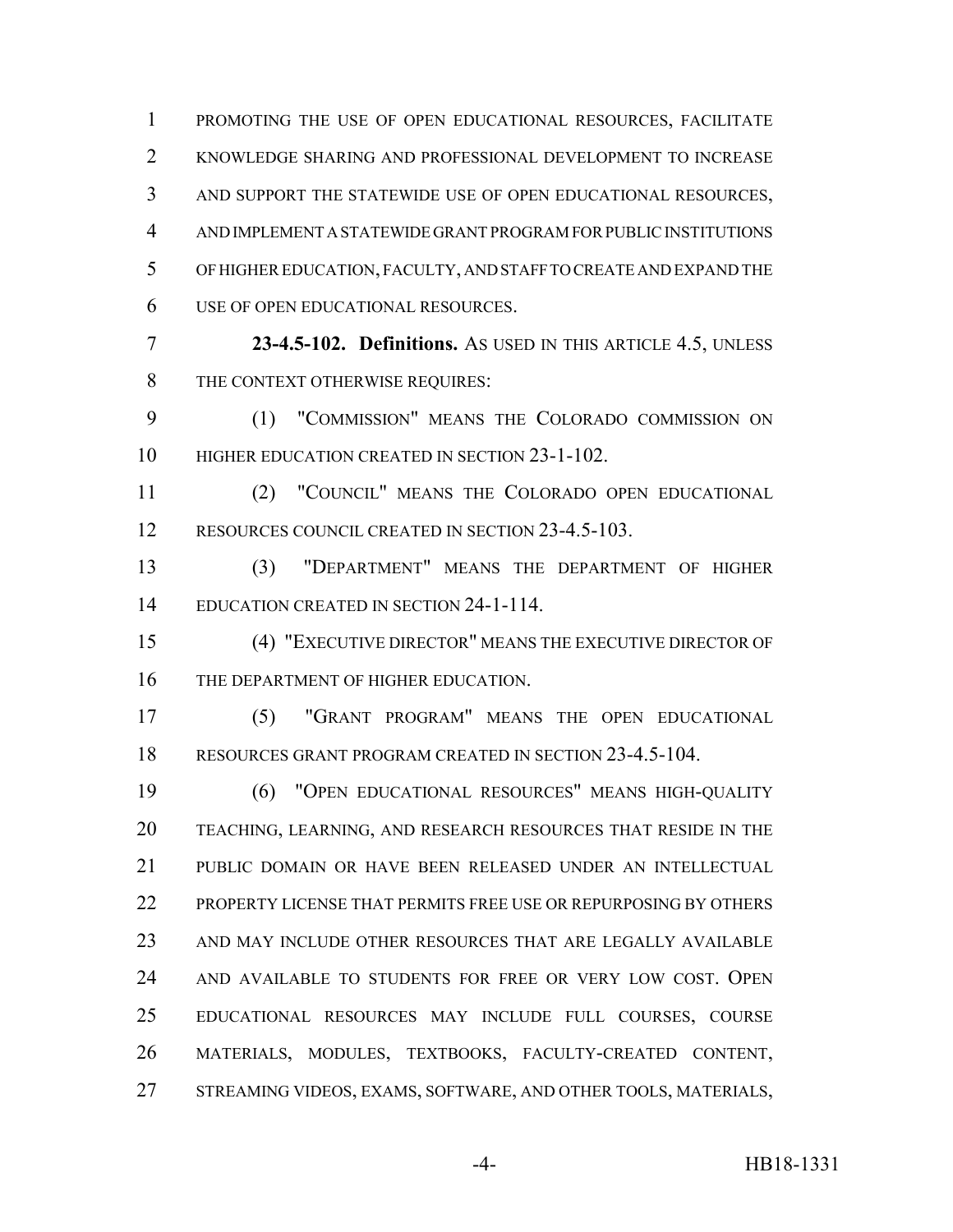OR TECHNIQUES USED TO SUPPORT ACCESS TO KNOWLEDGE.

 (7) "PUBLIC INSTITUTION OF HIGHER EDUCATION" MEANS THE STATE INSTITUTIONS OF HIGHER EDUCATION, AS DEFINED IN SECTION 4 23-18-102 (10)(a), THE LOCAL DISTRICT COLLEGES, AND THE AREA TECHNICAL COLLEGES.

 **23-4.5-103. Colorado open educational resources council - created - duties.** (1) THERE IS CREATED IN THE DEPARTMENT OF HIGHER EDUCATION THE COLORADO OPEN EDUCATIONAL RESOURCES COUNCIL, WHICH IS COMPRISED OF THE FOLLOWING MEMBERS:

 (a) TWELVE PERSONS FROM PUBLIC INSTITUTIONS OF HIGHER EDUCATION APPOINTED BY THE EXECUTIVE DIRECTOR AS FOLLOWS:

12 (I) FIVE FACULTY MEMBERS;

**(II) THREE LIBRARY PROFESSIONALS;** 

 (III) ONE PERSON ENROLLED AS A STUDENT AT A PUBLIC INSTITUTION OF HIGHER EDUCATION;

**(IV) ONE INSTRUCTIONAL DESIGN EXPERT;** 

(V) ONE INFORMATIONAL TECHNOLOGY EXPERT; AND

18 (VI) ONE ADMINISTRATOR;

 (b) THE EXECUTIVE DIRECTOR OF THE DEPARTMENT, OR HIS OR HER DESIGNEE;

**(c)** THE COMMISSIONER OF EDUCATION APPOINTED PURSUANT TO 22 SECTION 1 (2) OF ARTICLE IX OF THE STATE CONSTITUTION, OR HIS OR HER DESIGNEE; AND

24 (d) THE PERSON EXECUTING THE DUTIES OF THE STATE LIBRARIAN, IF DIFFERENT FROM THE COMMISSIONER OF EDUCATION AS PROVIDED IN

SECTION 24-90-104, OR HIS OR HER DESIGNEE.

27 (2) (a) THE TERM OF SERVICE FOR THE APPOINTED MEMBERS OF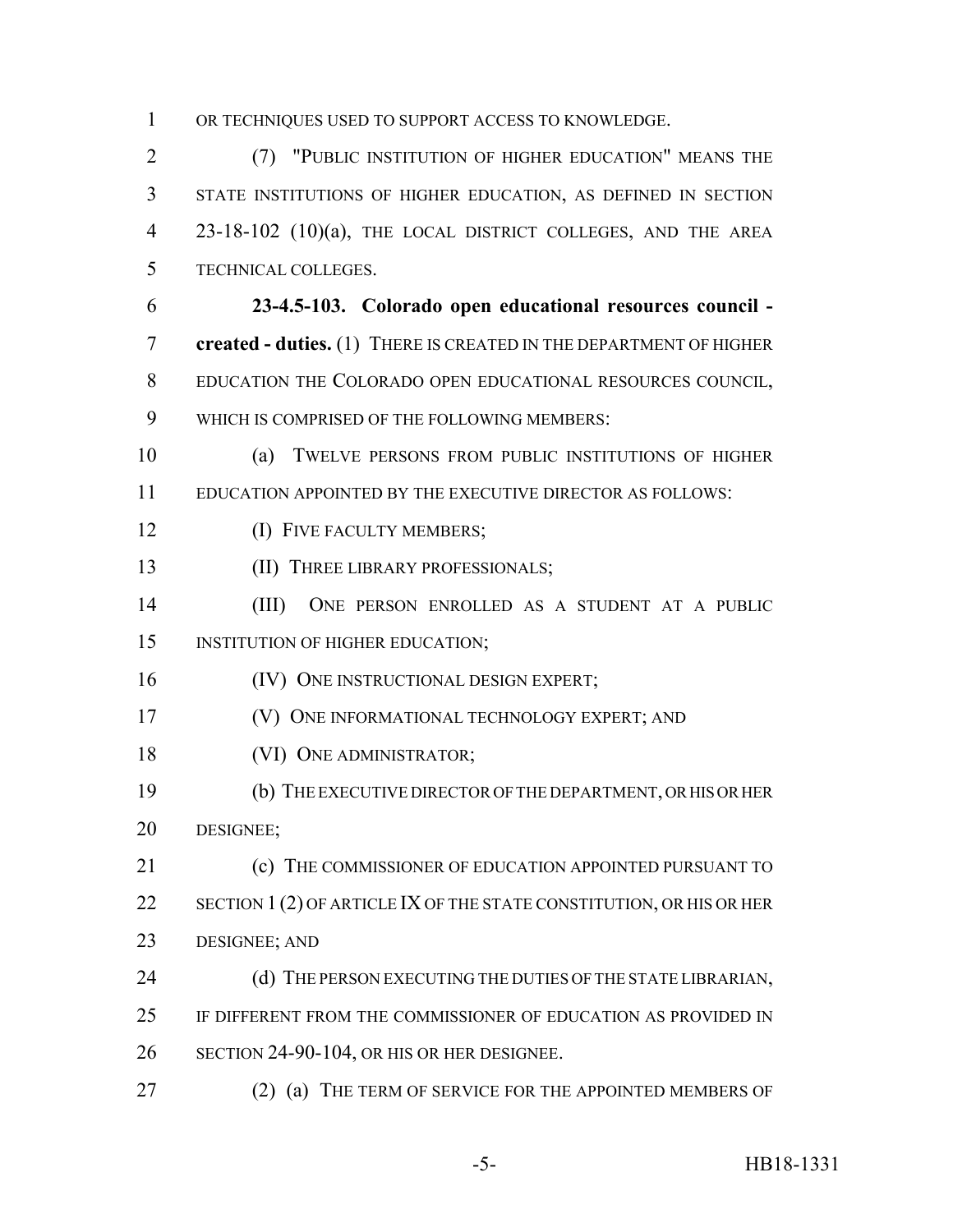THE COUNCIL IS THREE YEARS. THE EXECUTIVE DIRECTOR MAY APPOINT THE SAME PERSON TO SERVE MULTIPLE, CONSECUTIVE TERMS.

 (b) THE EXECUTIVE DIRECTOR SHALL APPOINT THE MEMBERS OF THE COUNCIL BY JULY 1, 2018, TAKING INTO ACCOUNT ANY NOMINATIONS RECEIVED FROM THE PUBLIC INSTITUTIONS OF HIGHER EDUCATION. IN APPOINTING THE MEMBERS OF THE COUNCIL, THE EXECUTIVE DIRECTOR SHALL ENSURE THAT THE COUNCIL INCLUDES AT LEAST THREE REPRESENTATIVES FROM TWO-YEAR PUBLIC INSTITUTIONS OF HIGHER EDUCATION AND AT LEAST THREE REPRESENTATIVES FROM FOUR-YEAR PUBLIC INSTITUTIONS OF HIGHER EDUCATION, INCLUDING RESEARCH UNIVERSITIES. TO THE EXTENT PRACTICABLE, THE EXECUTIVE DIRECTOR SHALL APPOINT PERSONS FROM AREAS THROUGHOUT THE STATE WHO ARE REPRESENTATIVE OF THE DEMOGRAPHICS OF THE STATE.

 (3) THE EXECUTIVE DIRECTOR SHALL CONVENE THE FIRST MEETING OF THE COUNCIL AS SOON AS PRACTICABLE AFTER THE COUNCIL MEMBERS ARE APPOINTED, BUT NO LATER THAN AUGUST 30, 2018. AT THE FIRST MEETING AND ANNUALLY THEREAFTER, THE COUNCIL MEMBERS SHALL SELECT A MEMBER TO SERVE AS CHAIR OF THE COUNCIL AND A MEMBER TO SERVE AS VICE-CHAIR OF THE COUNCIL. THE COUNCIL SHALL MEET AS OFTEN AS NECESSARY AT THE CALL OF THE CHAIR TO COMPLETE ITS DUTIES.

 (4) THE MEMBERS OF THE COUNCIL SERVE WITHOUT COMPENSATION BUT MAY BE REIMBURSED FOR REASONABLE AND NECESSARY EXPENSES INCURRED IN SERVING ON THE COUNCIL, AS DETERMINED BY THE DEPARTMENT. THE DEPARTMENT SHALL PROVIDE STAFF AND RESOURCES TO SUPPORT THE COUNCIL IN COMPLETING ITS DUTIES AND TO ASSIST THE PUBLIC INSTITUTIONS OF HIGHER EDUCATION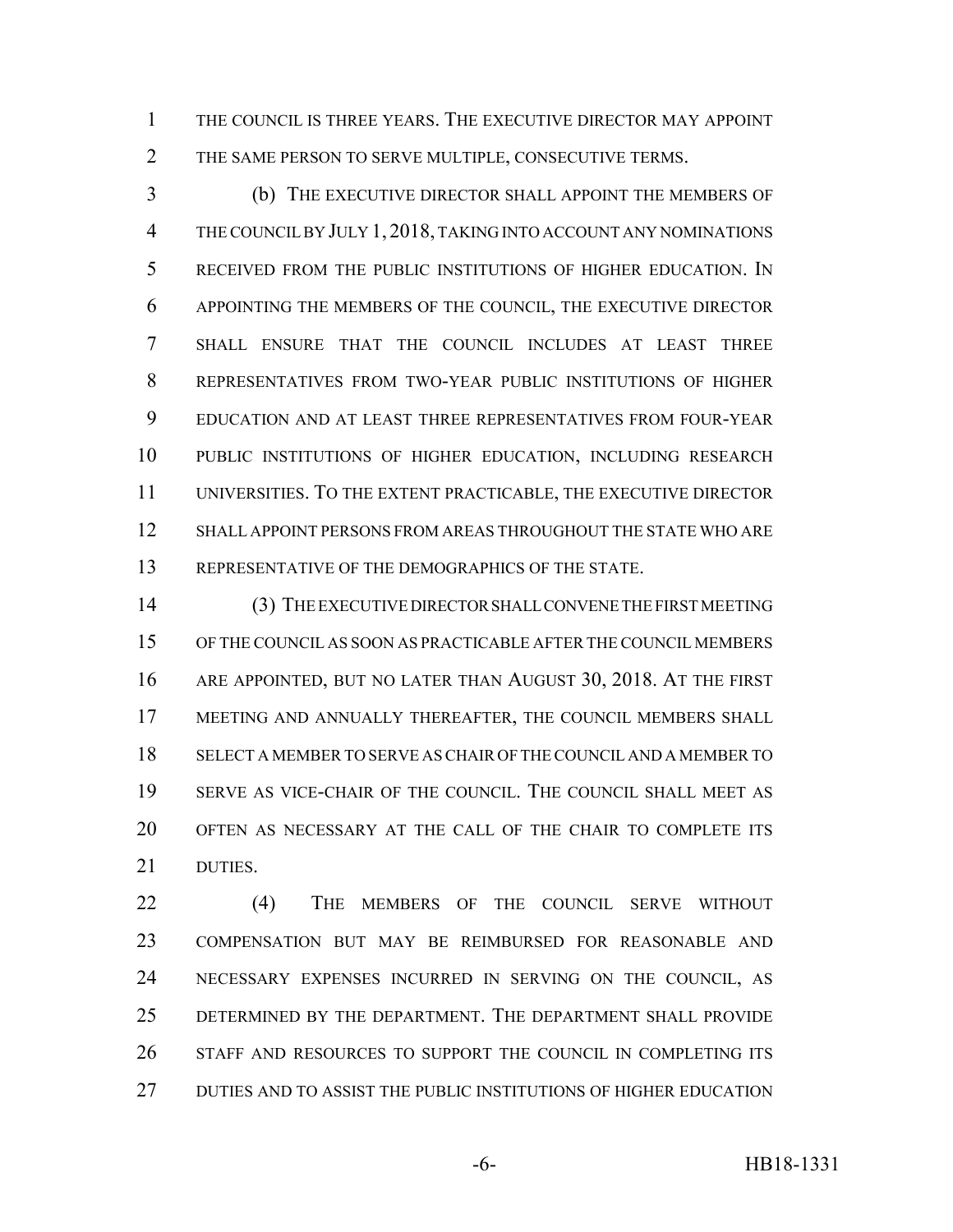THROUGHOUT THE STATE IN DEVELOPING AND EXPANDING THE USE OF OPEN EDUCATIONAL RESOURCES.

(5) THE COUNCIL HAS THE FOLLOWING DUTIES:

 (a) TO RECOMMEND TO THE COMMISSION STATEWIDE POLICIES FOR PROMOTING ADAPTATION, CREATION, AND USE OF OPEN EDUCATIONAL RESOURCES AT PUBLIC INSTITUTIONS OF HIGHER EDUCATION ACROSS THE STATE;

 (b) TO FACILITATE PROFESSIONAL DEVELOPMENT AND THE SHARING OF KNOWLEDGE CONCERNING CREATING AND USING OPEN EDUCATIONAL RESOURCES FOR PUBLIC INSTITUTIONS OF HIGHER EDUCATION, FACULTY, STAFF, AND STUDENTS, WHICH MAY INCLUDE:

 (I) DEVELOPING INFORMATIONAL MATERIALS ABOUT OPEN EDUCATIONAL RESOURCES TO DISTRIBUTE TO PUBLIC INSTITUTIONS OF HIGHER EDUCATION ACROSS THE STATE FOR USE AND ADAPTATION AS APPROPRIATE;

**(II) CREATING AND MAINTAINING A WEBSITE TO LINK TO THE**  MATERIALS THAT THE COUNCIL DEVELOPS, OTHER OPEN EDUCATIONAL RESOURCES, AND ANY EXISTING INSTITUTIONAL OPEN EDUCATIONAL RESOURCES DATABASES; AND

20 (III) CONVENING REGULAR MEETINGS, WHICH MAY INCLUDE CONVENING OPEN EDUCATIONAL RESOURCES INTEREST GROUPS TO SHARE INFORMATION AND IDEAS, INCLUDING THROUGH MEETINGS, WORKSHOPS, CONFERENCES, WEBINARS, AND AN ANNUAL OPEN EDUCATIONAL RESOURCES CONFERENCE FOR HIGHER EDUCATION FACULTY, INSTRUCTIONAL DESIGNERS, LIBRARIANS, CAMPUS ADMINISTRATORS, SECONDARY EDUCATORS WHO TEACH CONCURRENT ENROLLMENT 27 COURSES, AND OTHER RELEVANT STAFF;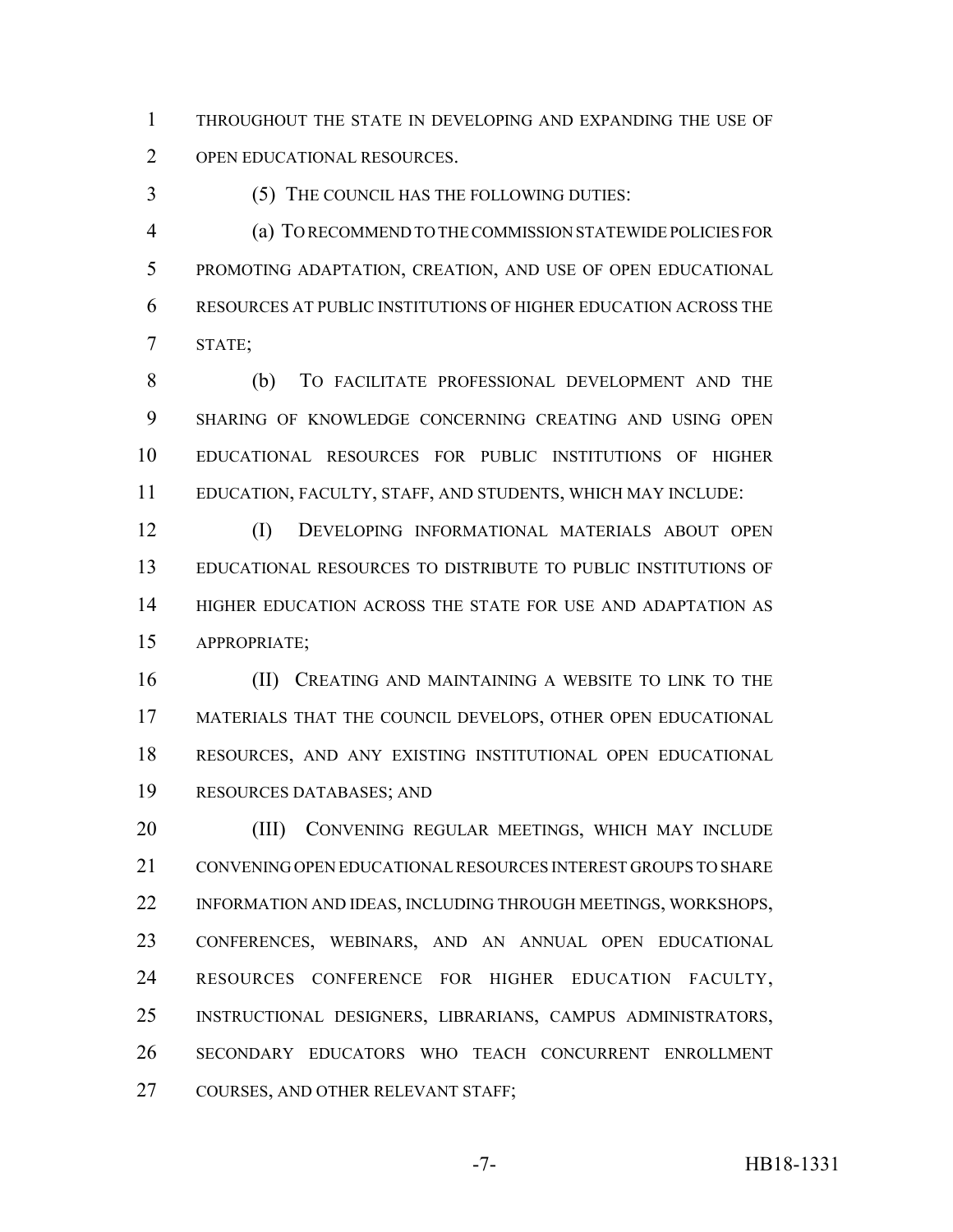(c) TO IMPLEMENT THE OPEN EDUCATIONAL RESOURCES GRANT PROGRAM CREATED IN SECTION 23-4.5-104 AND ENSURE THAT FACULTY AND STUDENTS AT PUBLIC INSTITUTIONS OF HIGHER EDUCATION ACROSS THE STATE CAN EASILY IDENTIFY AND ACCESS THE OPEN EDUCATIONAL RESOURCES DEVELOPED USING GRANT MONEY;

 (d) TO ADVISE THE DEPARTMENT CONCERNING ALLOCATION OF THE MONEY APPROPRIATED FOR THE PURPOSES OF THIS ARTICLE 4.5 TO PAY THE COSTS OF THE GRANT PROGRAM, CONVENING INTEREST GROUPS, AND PROVIDING STAFF SUPPORT; AND

 (e) TO PREPARE AND SUBMIT AN ANNUAL REPORT CONCERNING THE USE OF OPEN EDUCATIONAL RESOURCES AT THE PUBLIC INSTITUTIONS OF HIGHER EDUCATION IN THE STATE, AS DESCRIBED IN SECTION 23-4.5-105.

 (6) THE GENERAL ASSEMBLY MAY ANNUALLY APPROPRIATE TO THE DEPARTMENT SUCH AMOUNT AS IT DEEMS APPROPRIATE FOR THE PURPOSES SPECIFIED IN THIS ARTICLE 4.5, INCLUDING THE GRANT PROGRAM. ANY UNEXPENDED AND UNENCUMBERED MONEY FROM AN APPROPRIATION MADE FOR THE PURPOSES OF THIS ARTICLE 4.5 REMAINS AVAILABLE FOR EXPENDITURE BY THE DEPARTMENT FOR THE PURPOSES OF THIS ARTICLE 20 4.5 IN THE NEXT FISCAL YEAR WITHOUT FURTHER APPROPRIATION.

 **23-4.5-104. Open educational resources grant program - created - report.** (1) THERE IS CREATED IN THE DEPARTMENT OF HIGHER EDUCATION THE OPEN EDUCATIONAL RESOURCES GRANT PROGRAM TO PROVIDE FUNDING FOR PUBLIC INSTITUTIONS OF HIGHER EDUCATION, FACULTY, AND STAFF TO CREATE AND EXPAND THE USE OF OPEN EDUCATIONAL RESOURCES ACROSS INSTITUTIONS AROUND THE STATE.THE GRANT PROGRAM CONSISTS OF GRANTS TO: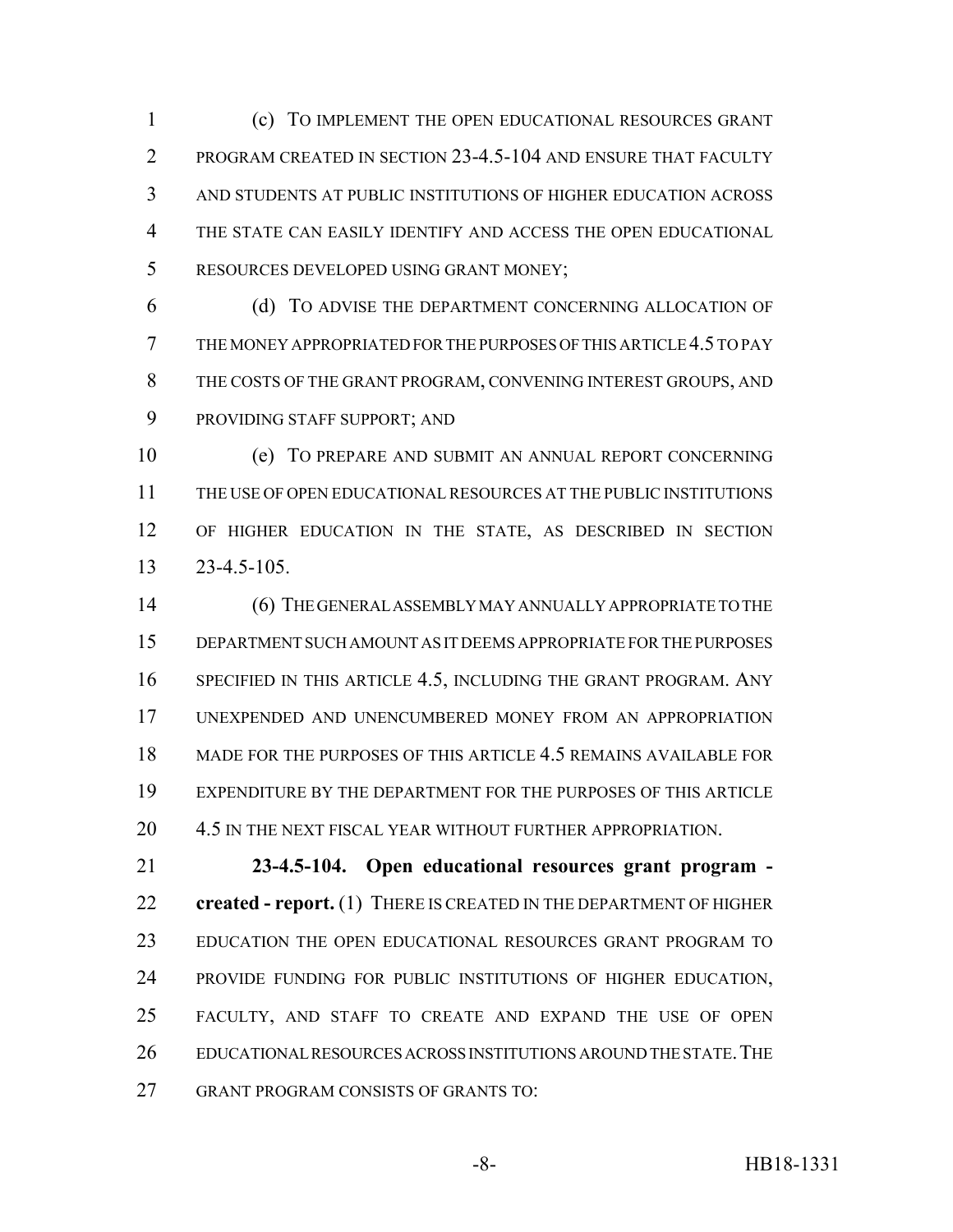(a) PUBLIC INSTITUTIONS OF HIGHER EDUCATION TO SUPPORT CREATING, ADAPTING, AND PROMOTING THE USE OF OPEN EDUCATIONAL RESOURCES AT THE INSTITUTION OR ON A CAMPUS; AND

 (b) FACULTY AND STAFF OF PUBLIC INSTITUTIONS OF HIGHER EDUCATION, INDIVIDUALLY OR IN SMALL GROUPS, TO SUPPORT THE CREATING, ADAPTING, AND PROMOTING OF OPEN EDUCATIONAL RESOURCES.

8 (2) (a) THE COUNCIL, WORKING WITH THE DEPARTMENT, SHALL DEVELOP TIMELINES AND PROCEDURES BY WHICH PUBLIC INSTITUTIONS OF HIGHER EDUCATION, FACULTY, AND STAFF MAY APPLY FOR A GRANT, INCLUDING THE INFORMATION THAT MUST BE INCLUDED IN AN APPLICATION AND THE DEADLINES FOR SUBMITTING APPLICATIONS.

(b) AN APPLICATION FOR AN INSTITUTIONAL GRANT MAY INCLUDE:

 (I) EVIDENCE OF THE EXISTENCE OF AN OPEN EDUCATIONAL RESOURCES COUNCIL OR COMMITTEE AT THE APPLYING INSTITUTION OR CAMPUS;

 (II) IDENTIFICATION OF LIBRARY, INSTRUCTIONAL DESIGN, AND ADMINISTRATIVE STAFFING TO SUPPORT THE OPEN EDUCATIONAL RESOURCES INITIATIVE FOR WHICH A GRANT IS REQUESTED;

20 (III) THE MANNER IN WHICH THE COURSES THAT USE OPEN EDUCATIONAL RESOURCES WILL BE IDENTIFIED FOR STUDENTS PRIOR TO THE TIME OF COURSE REGISTRATION, WHICH MAY INCLUDE IDENTIFICATION 23 IN THE SCHEDULE OF CLASSES;

24 (IV) A PLAN FOR EXPANDING THE ADOPTION OF OPEN EDUCATIONAL RESOURCES ACROSS THE CAMPUS OR INSTITUTION THAT RECEIVES THE GRANT, WHICH MAY INCLUDE AWARDING GRANTS TO FACULTY MEMBERS, REDUCING A FACULTY MEMBER'S REQUIRED TEACHING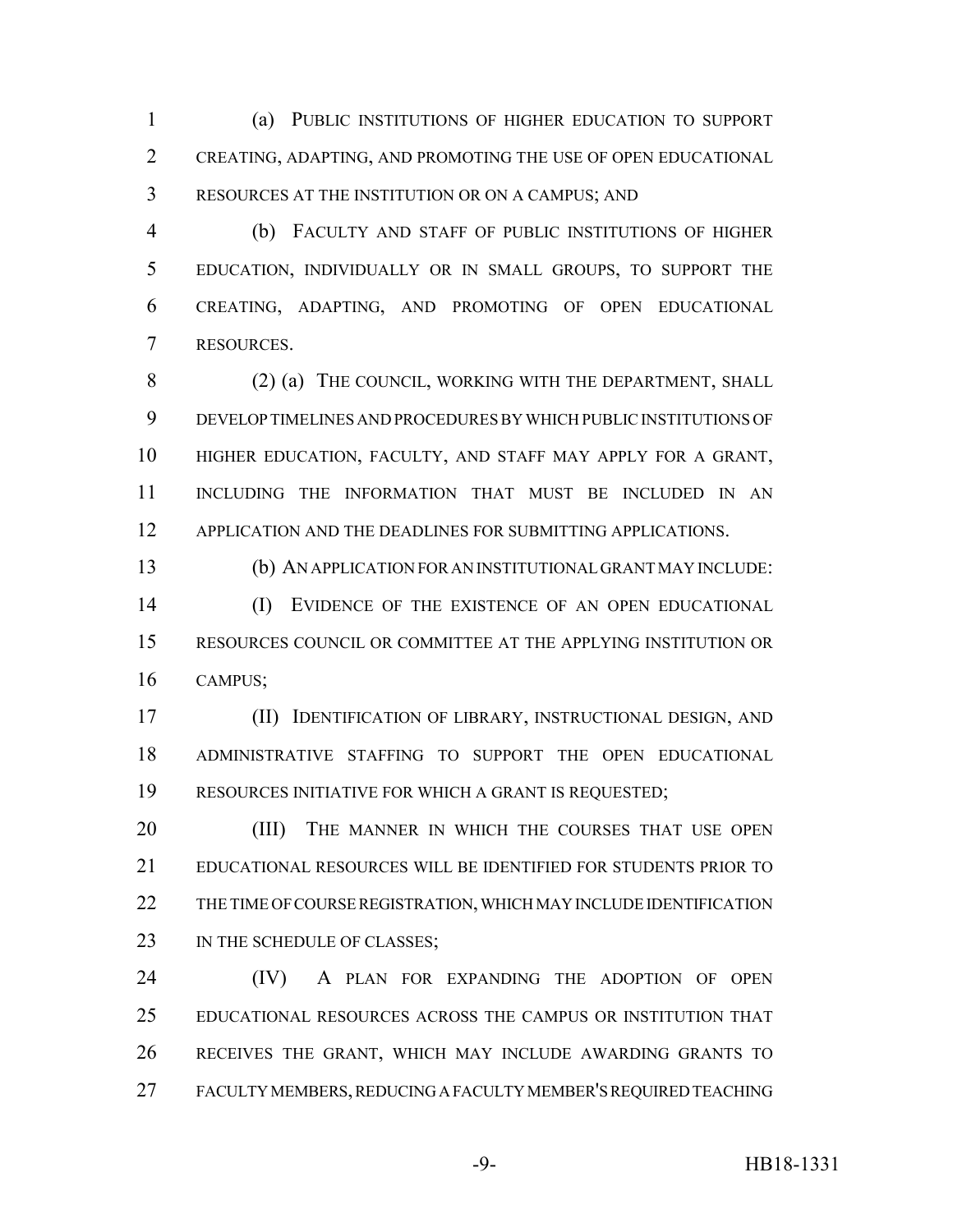HOURS, OR PROVIDING OTHER INCENTIVES TO FACULTY FOR ADAPTING AND DEVELOPING OPEN EDUCATIONAL RESOURCES;

 (V) THE MANNER IN WHICH THE GRANT RECIPIENT WILL EVALUATE THE SUCCESS OF THE OPEN EDUCATIONAL RESOURCES INITIATIVE; AND

 (VI) A PLAN FOR AND COMMITMENT TO SUSTAINING THE OPEN EDUCATIONAL RESOURCES INITIATIVE AFTER THE GRANT IS COMPLETED.

 (c) AN APPLICATION FOR A FACULTY OR STAFF GRANT, WHETHER INDIVIDUAL OR SMALL GROUP, MAY INCLUDE:

 (I) INFORMATION CONCERNING THE TEXTBOOKS AND OTHER MATERIALS IN USE AT THE TIME THE GRANT IS RECEIVED, THE COSTS OF THE TEXTBOOKS AND MATERIALS, AND HOW THE APPLICANT EXPECTS TO USE THE GRANT MONEY TO ADAPT OR DEVELOP OPEN EDUCATIONAL 13 RESOURCES TO REPLACE THE TEXTBOOKS AND OTHER MATERIALS;

 (II) THE MANNER IN WHICH THE GRANT RECIPIENTS WILL EVALUATE THE USE OF THE OPEN EDUCATIONAL RESOURCES DEVELOPED USING THE GRANT, INCLUDING THE NUMBER OF STUDENTS WHO ARE AFFECTED AND THE COST SAVINGS TO STUDENTS AS A RESULT OF THE OPEN EDUCATIONAL RESOURCES DEVELOPED USING THE GRANT; AND

 (III) THE PLAN FOR ENSURING THAT OPEN EDUCATIONAL RESOURCES THAT ARE ADAPTED OR DEVELOPED USING THE GRANT MONEY ARE PUBLICIZED AND MADE AVAILABLE TO OTHER FACULTY AND STUDENTS WITHIN THE PUBLIC INSTITUTION OF HIGHER EDUCATION AND 23 OTHER PUBLIC INSTITUTIONS OF HIGHER EDUCATION.

 (3) (a) THE COUNCIL SHALL REVIEW THE GRANT APPLICATIONS RECEIVED AND RECOMMEND TO THE COMMISSION APPLICANTS TO WHICH THE COMMISSION MAY CHOOSE TO AWARD GRANTS AND THE AMOUNT OF 27 EACH GRANT. SUBJECT TO AVAILABLE APPROPRIATIONS, THE COMMISSION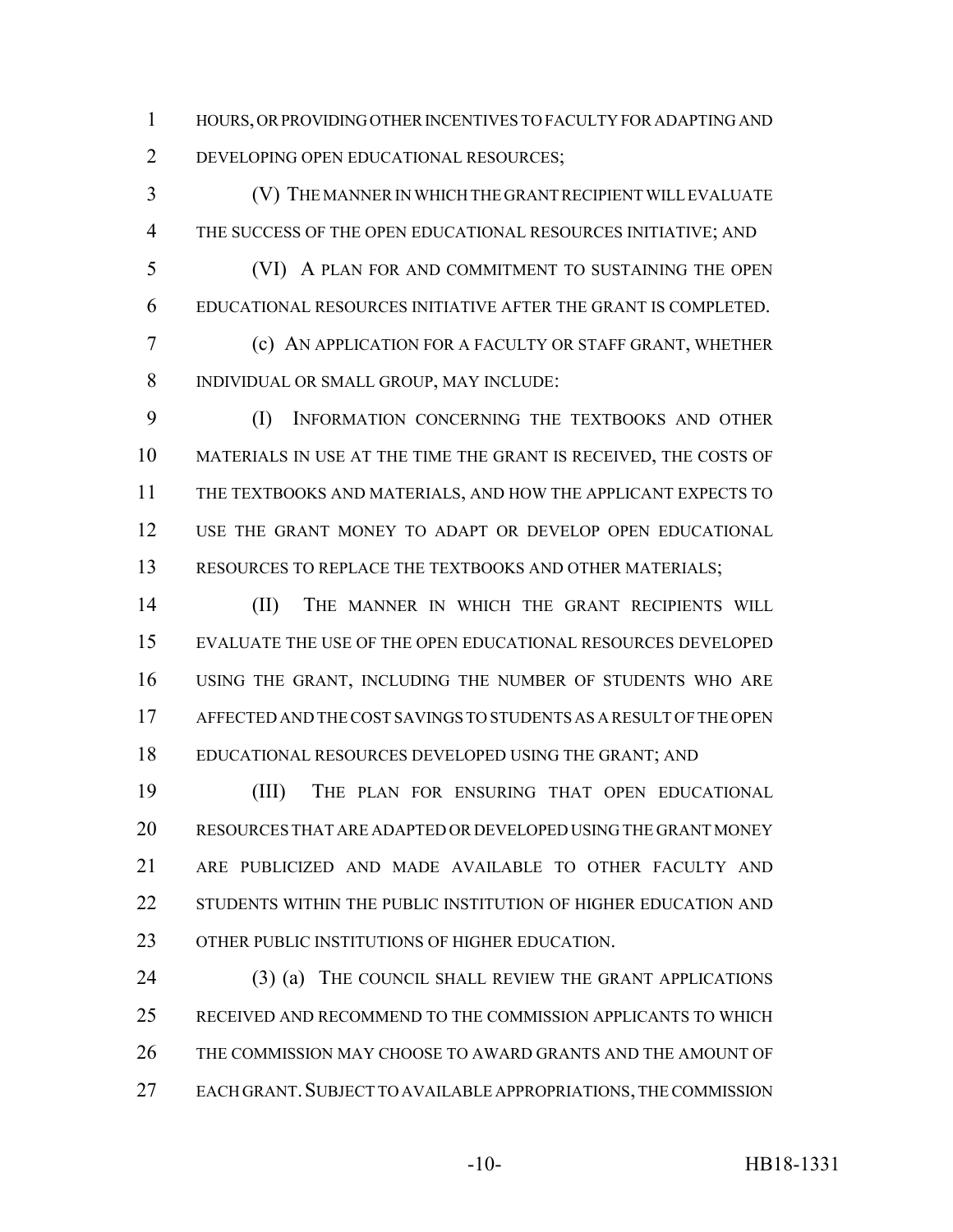SHALL AWARD GRANTS THROUGH THE GRANT PROGRAM.THE COMMISSION SHALL TAKE INTO ACCOUNT, BUT IS NOT BOUND BY, THE RECOMMENDATIONS OF THE COUNCIL. IN MAKING RECOMMENDATIONS AND AWARDING GRANTS, THE COUNCIL AND THE COMMISSION SHALL CONSIDER WHETHER THE APPLICATION:

 (I) AFFECTS COURSES WITH HIGH STUDENT ENROLLMENT OR HIGH TEXTBOOK OR MATERIALS COSTS;

 (II) AFFECTS HIGH-IMPACT COURSES SUCH AS THE CORE COURSES DESCRIBED IN SECTION 23-1-125 (3) OR COURSES INCLUDED IN CONCURRENT ENROLLMENT AGREEMENTS ENTERED INTO PURSUANT TO 11 ARTICLE 35 OF TITLE 22; AND

 (III) SUPPORTS ADAPTATION OR DEVELOPMENT OF OPEN EDUCATIONAL RESOURCES BY TEAMS OF FACULTY, LIBRARIANS, AND INSTRUCTIONAL DESIGNERS WITHIN A PUBLIC INSTITUTION OF HIGHER EDUCATION OR ACROSS MULTIPLE INSTITUTIONS, MAKING IT MORE LIKELY THAT THE RESOURCES WILL BE USED IN MULTIPLE COURSES OR SECTIONS.

 (b) THE COMMISSION SHALL ADOPT GUIDELINES TO ADDRESS POTENTIAL CONFLICTS OF INTEREST FOR MEMBERS OF THE COUNCIL THAT MAY ARISE IN RECOMMENDING APPLICANTS TO RECEIVE GRANTS.

20 (4) EACH GRANT RECIPIENT, AS A CONDITION OF RECEIVING THE GRANT, MUST:

**(a) SUBMIT TO THE COUNCIL DATA CONCERNING THE NUMBER OF**  STUDENTS AFFECTED BY OPEN EDUCATIONAL RESOURCES DEVELOPED OR ADAPTED USING THE GRANT, THE ESTIMATED AMOUNT OF STUDENT SAVINGS THAT RESULTS FROM USING THE OPEN EDUCATIONAL RESOURCES, 26 AND MEASURES OF THE EFFECTIVENESS OF THE GRANT PROJECT;

(b) AGREE TO OPENLY LICENSE AND SHARE, UNDER THE BROADEST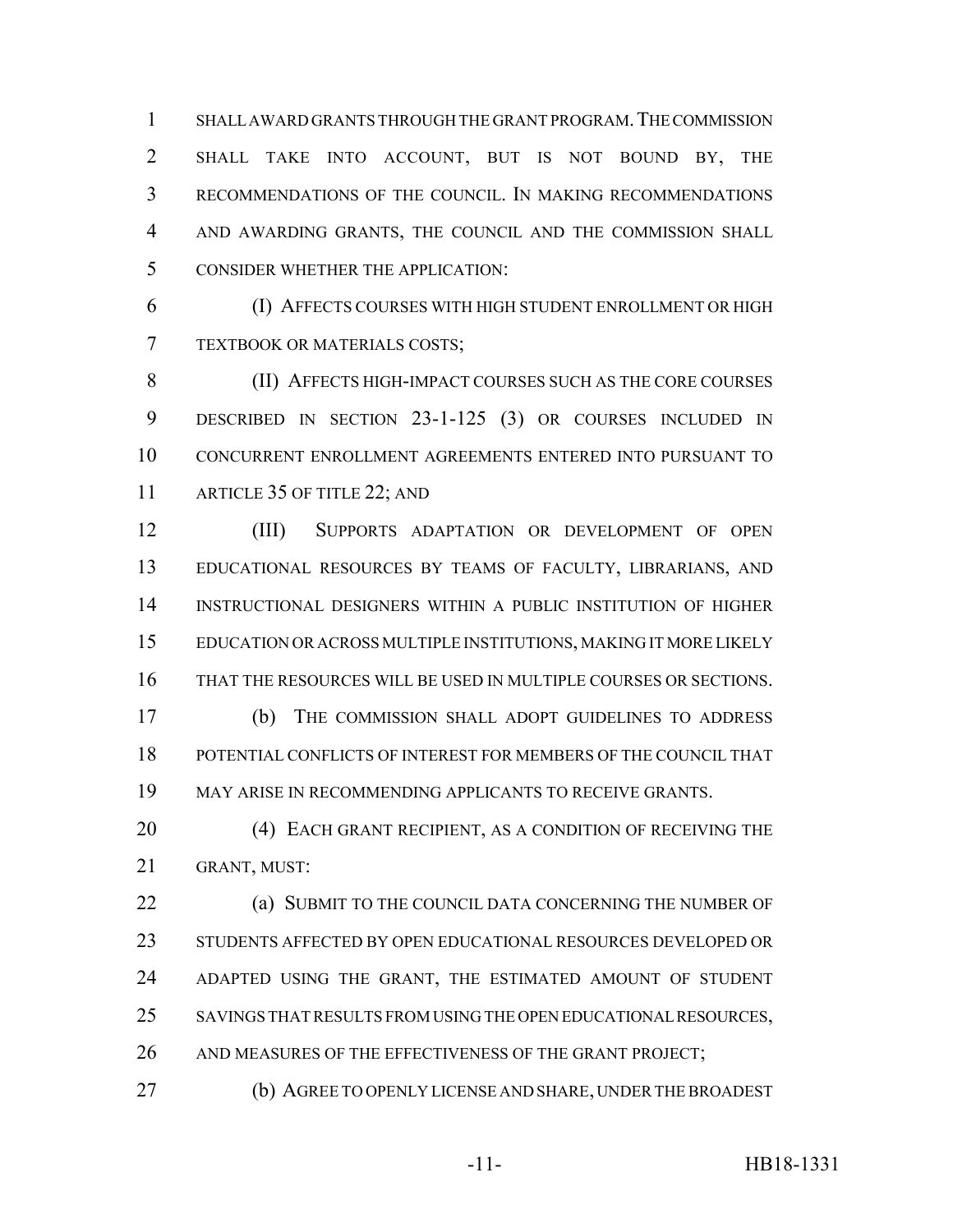POSSIBLE LICENSE, ANY OPEN EDUCATIONAL RESOURCES DEVELOPED OR ADAPTED USING THE GRANT;

 (c) AGREE TO COMPLY WITH THE GUIDELINES AND PARAMETERS ADOPTED BY THE COUNCIL PURSUANT TO SUBSECTION (6) OF THIS SECTION FOR IMPLEMENTING THE GRANTS;

 (d) POST NEW OR ADAPTED OPEN EDUCATIONAL RESOURCES TO AN OPEN REPOSITORY IN EDITABLE FILE FORMATS OR WITH SOURCE CODE; AND (e) COMPLY WITH THE FEDERAL "AMERICANS WITH DISABILITIES ACT OF 1990", 42 U.S.C. SEC. 12101 ET SEQ., AS AMENDED, TO ENABLE PERSONS WITH DISABILITIES TO ACCESS THE OPEN EDUCATIONAL RESOURCES DEVELOPED OR ADAPTED USING THE GRANT.

 (5) THE COUNCIL SHALL SUMMARIZE THE INFORMATION RECEIVED FROM GRANT RECIPIENTS AS DESCRIBED IN SUBSECTION (4)(a) OF THIS SECTION AND INCLUDE THE SUMMARIZED INFORMATION IN THE ANNUAL 15 REPORT REQUIRED IN SECTION 23-4.5-105.

16 (6) THE COUNCIL SHALL ADOPT GUIDELINES AND PARAMETERS BY WHICH GRANT RECIPIENTS MUST IMPLEMENT THE GRANT-FUNDED OPEN EDUCATIONAL RESOURCES INITIATIVES TO ENSURE THAT THE IMPACT ON STUDENTS OF THE INITIATIVES MAY BE CONSISTENTLY MEASURED AND 20 COMPARED ACROSS PUBLIC INSTITUTIONS OF HIGHER EDUCATION.

 **23-4.5-105. Council report.** (1) NOTWITHSTANDING THE 22 PROVISIONS OF SECTION 24-1-136  $(11)(a)(I)$ , ON OR BEFORE OCTOBER 1, 23 2019, AND ON OR BEFORE OCTOBER 1 EACH YEAR THEREAFTER, THE COUNCIL SHALL PREPARE AND SUBMIT TO THE COMMISSION, THE JOINT BUDGET COMMITTEE, AND THE EDUCATION COMMITTEES OF THE SENATE AND THE HOUSE OF REPRESENTATIVES, OR ANY SUCCESSOR COMMITTEES, A REPORT CONCERNING IMPLEMENTATION AND DEVELOPMENT OF OPEN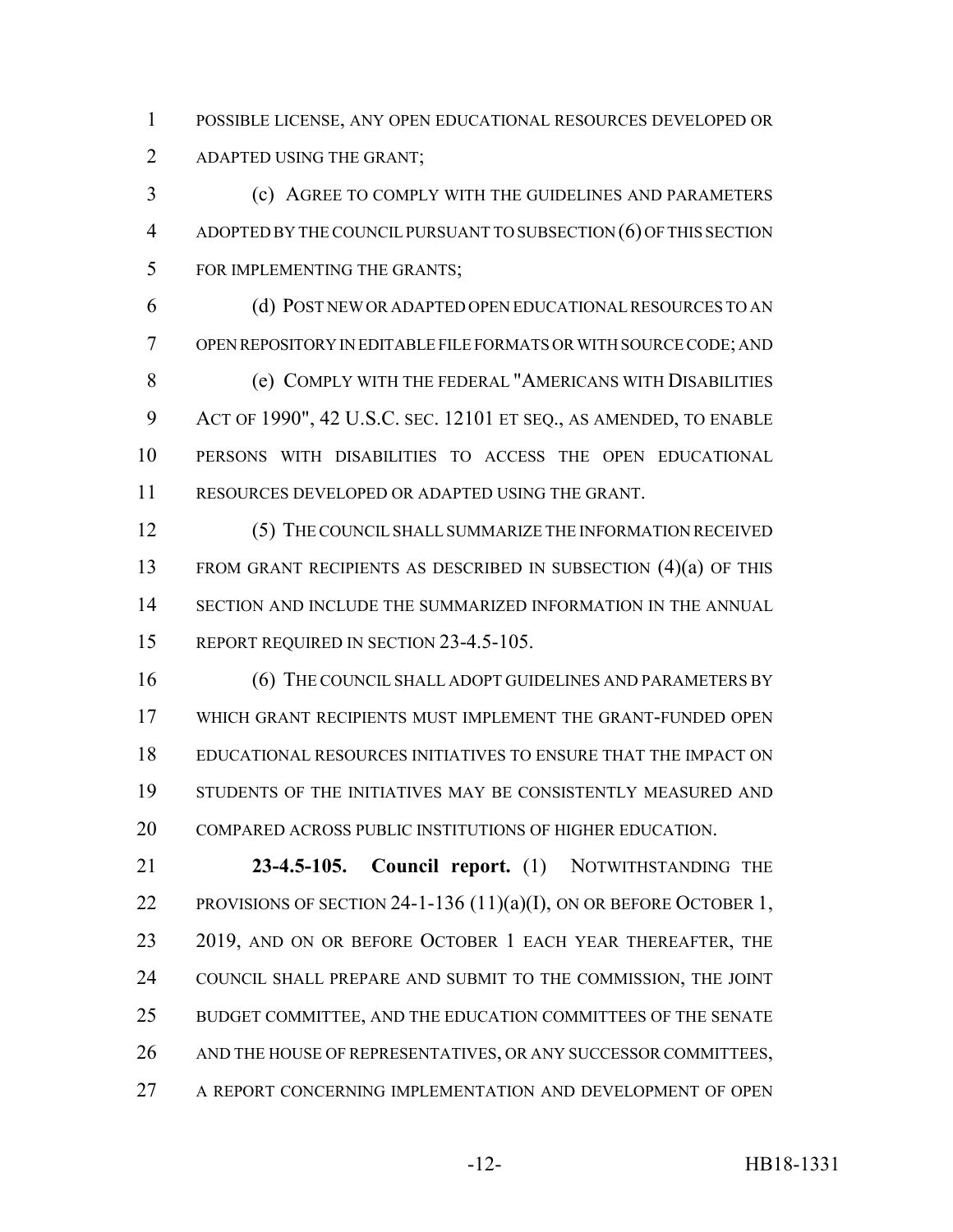EDUCATIONAL RESOURCES AROUND THE STATE.THE PUBLIC INSTITUTIONS OF HIGHER EDUCATION SHALL COLLABORATE WITH THE COUNCIL IN PROVIDING THE INFORMATION NECESSARY FOR THE REPORT. AT A MINIMUM, THE REPORT MUST INCLUDE:

 (a) THE DEGREE TO WHICH ALL PUBLIC INSTITUTIONS OF HIGHER EDUCATION ARE ADOPTING OPEN EDUCATIONAL RESOURCES SUPPORT PROGRAMS AND ENSURING UNIVERSAL AWARENESS OF OPEN EDUCATIONAL RESOURCES AMONG FACULTY AND STUDENTS;

 (b) THE NUMBER AND PERCENTAGE OF THE COURSES OFFERED BY THE PUBLIC INSTITUTIONS OF HIGHER EDUCATION THAT USE OPEN EDUCATIONAL RESOURCES AS THE PRIMARY RESOURCES FOR THE COURSE; (c) THE OPEN EDUCATIONAL RESOURCES CREATED AND SHARED BY GRANT RECIPIENTS;

 (d) THE NUMBER OF OPEN EDUCATIONAL RESOURCES REVISED AND ADOPTED BY GRANT RECIPIENTS;

 (e) FOR PUBLIC INSTITUTIONS OF HIGHER EDUCATION THAT RECEIVE A GRANT OR THAT EMPLOY FACULTY OR STAFF THAT RECEIVE A GRANT, THE COURSE ENROLLMENT, COMPLETION, AND PASS RATES FOR COURSES THAT USE OPEN EDUCATIONAL RESOURCES COMPARED TO COURSES THAT DO NOT USE THESE RESOURCES; AND

 (f) THE SUMMARIZED INFORMATION CONCERNING IMPLEMENTATION OF THE GRANT PROGRAM AS DESCRIBED IN SECTION 23 23-4.5-104 (4)(a) AND (5).

 **23-4.5-106. Repeal of article.** THIS ARTICLE 4.5 IS REPEALED, EFFECTIVE NOVEMBER 1, 2021.

 **SECTION 2.** In Colorado Revised Statutes, **repeal and reenact, with amendments,** 23-1-134 as follows: